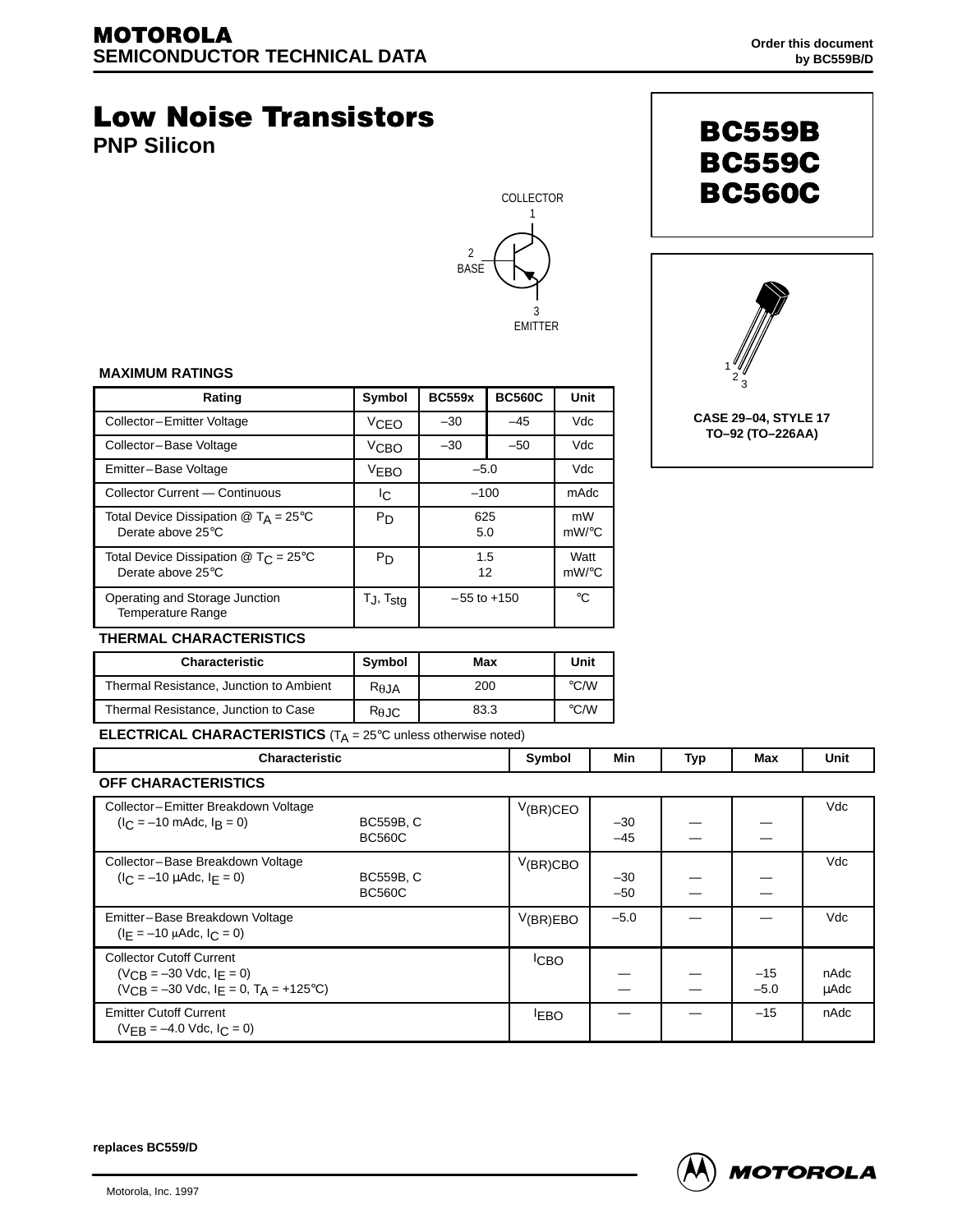## **BC559B BC559C BC560C**

# **ELECTRICAL CHARACTERISTICS** (T<sub>A</sub> = 25°C unless otherwise noted) (Continued)

| <b>Characteristic</b>                                                                                                                                                                                                                                 | Symbol                             | Min                      | Typ                           | <b>Max</b>        | Unit       |  |
|-------------------------------------------------------------------------------------------------------------------------------------------------------------------------------------------------------------------------------------------------------|------------------------------------|--------------------------|-------------------------------|-------------------|------------|--|
| <b>ON CHARACTERISTICS</b>                                                                                                                                                                                                                             |                                    |                          |                               |                   |            |  |
| DC Current Gain<br>$(I_C = -10 \mu A dC, V_{C} = -5.0 \text{ V} dC)$<br><b>BC559B</b><br>BC559C/560C<br>$(I_C = -2.0 \text{ m}$ Adc, $V_{C} = -5.0 \text{ V}$ dc)<br><b>BC559B</b><br>BC559C/560C                                                     | hFE                                | 100<br>100<br>180<br>380 | 150<br>270<br>290<br>500      | 460<br>800        |            |  |
| Collector-Emitter Saturation Voltage<br>$(I_C = -10 \text{ m}$ Adc, $I_B = -0.5 \text{ m}$ Adc)<br>$(l_C = -10 \text{ m}$ Adc, $l_B$ = see note 1)<br>$(I_C = -100 \text{ m}$ Adc, $I_B = -5.0 \text{ m}$ Adc, see note 2)                            | VCE(sat)                           |                          | $-0.075$<br>$-0.3$<br>$-0.25$ | $-0.25$<br>$-0.6$ | Vdc        |  |
| <b>Base-Emitter Saturation Voltage</b><br>$(l_C = -100 \text{ m}$ Adc, $l_B = -5.0 \text{ m}$ Adc)                                                                                                                                                    | VBE(sat)                           |                          | $-1.1$                        |                   | Vdc        |  |
| Base-Emitter On Voltage<br>$(I_C = -10 \mu A dC, V_{CF} = -5.0 \text{ V} dC)$<br>$I_C = -100 \mu A dc$ , $V_{C}F = -5.0 \text{ Vdc}$<br>$(I_C = -2.0$ mAdc, $V_{CF} = -5.0$ Vdc)                                                                      | VBE(on)                            | $-0.55$                  | $-0.52$<br>$-0.55$<br>$-0.62$ | $-0.7$            | Vdc        |  |
| <b>SMALL-SIGNAL CHARACTERISTICS</b>                                                                                                                                                                                                                   |                                    |                          |                               |                   |            |  |
| Current-Gain - Bandwidth Product<br>$I_C = -10$ mAdc, $V_{C}F = -5.0$ Vdc, f = 100 MHz)                                                                                                                                                               | fτ                                 |                          | 250                           |                   | <b>MHz</b> |  |
| Collector-Base Capacitance<br>$(VCB = -10$ Vdc, $IE = 0$ , $f = 1.0$ MHz)                                                                                                                                                                             | C <sub>cbo</sub>                   |                          | 2.5                           |                   | pF         |  |
| Small-Signal Current Gain<br>$I_C = -2.0$ mAdc, $V_{C}F = -5.0$ V, f = 1.0 kHz)<br><b>BC559B</b><br>BC559C/BC560C                                                                                                                                     | hfe                                | 240<br>450               | 330<br>600                    | 500<br>900        |            |  |
| Noise Figure<br>$(I_C = -200 \mu A dC, V_C = -5.0 \text{ V} dC, R_S = 2.0 \text{ k}\Omega, f = 1.0 \text{ kHz})$<br>$(1_C = -200 \mu A d c, V_{CE} = -5.0 \text{ V} d c, R_S = 100 \text{ k}\Omega, f = 1.0 \text{ kHz}, \Delta f = 200 \text{ kHz})$ | NF <sub>1</sub><br>NF <sub>2</sub> |                          | 0.5                           | 2.0<br>10         | dB         |  |

NOTES:

1. I<sub>B</sub> is value for which  $I_C = -11$  mA at  $V_{CE} = -1.0$  V.

2. Pulse test =  $300 \mu s -$  Duty cycle =  $2\%$ .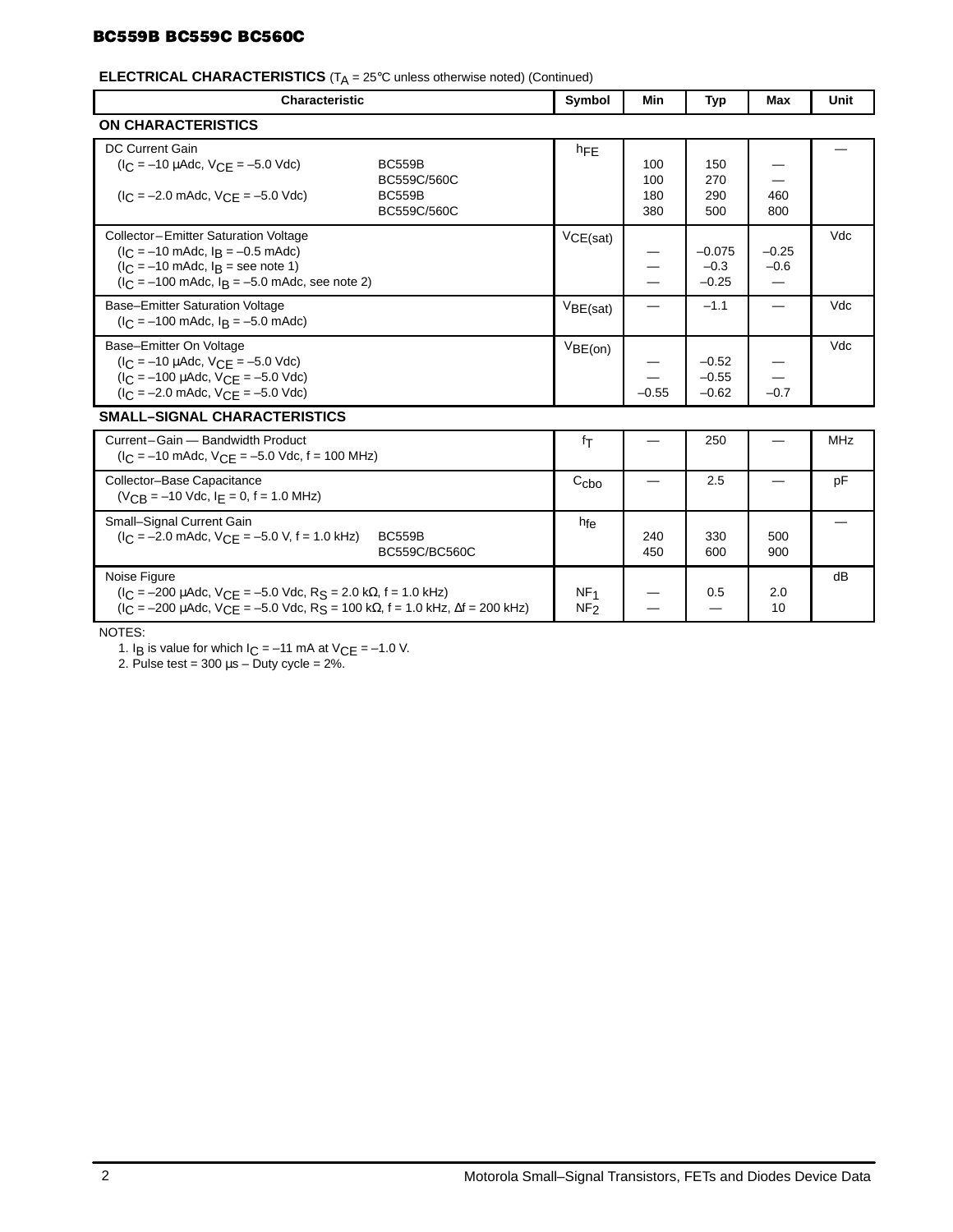# **BC559B BC559C BC560C**